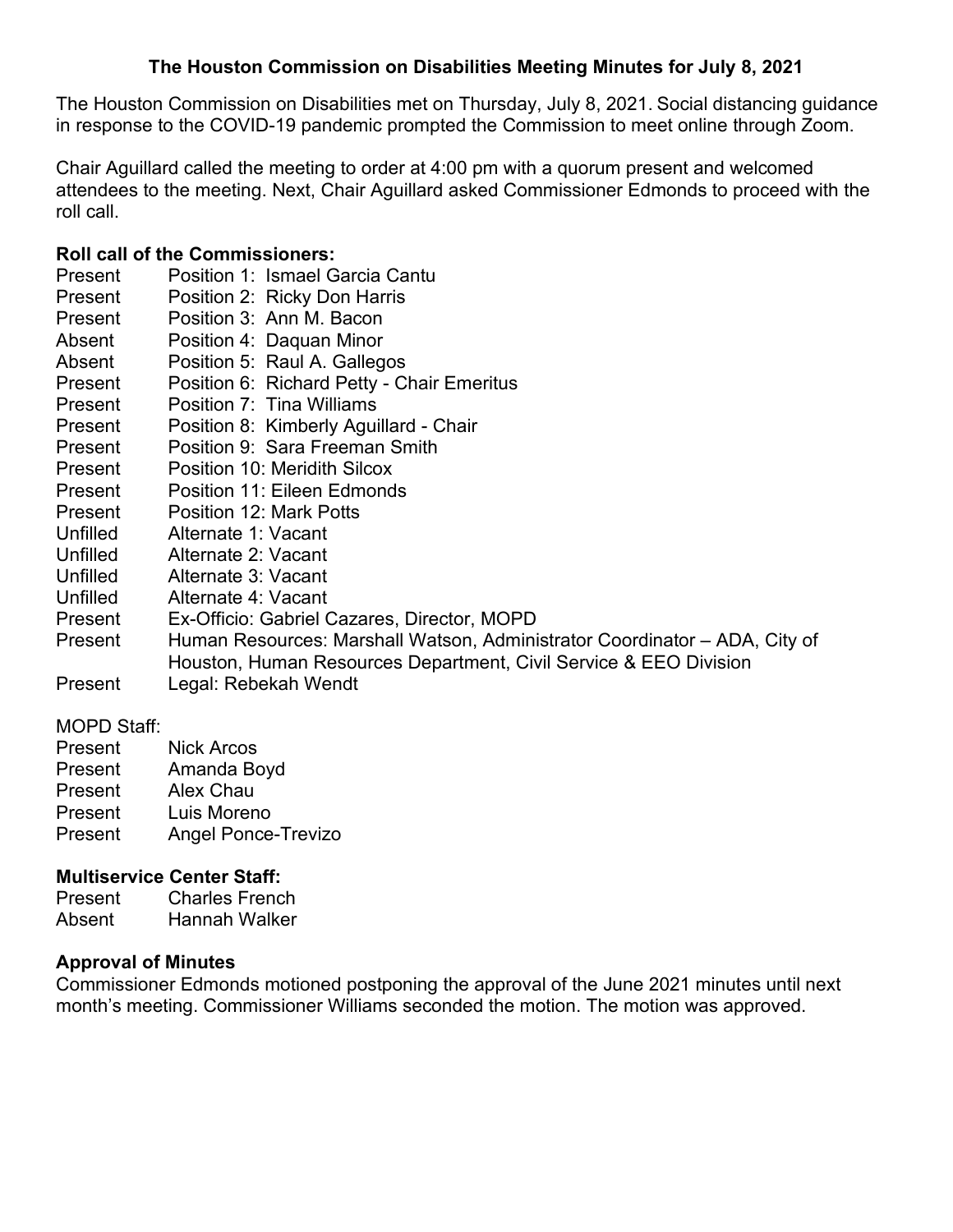# **Public Comments**

• There were no public comments.

**Affordable Homes Campaign** – presentation led by Megan Rowe, Fair Housing Analyst, Planning and Grants Management, Housing and Community Development Department. Megan shared information about the Fair Housing Act, what it prohibits, how to report housing discrimination, and available resources.

Questions by Commissioners Harris and Garcia Cantu were asked and answered.

**Office of Policing Reform and Accountability** – presentation led by Crystal Okorafor, Deputy Inspector General, Office of Policing Reform and Accountability

- The mayor created the task force after George Floyd's murder.
- They recently launched the City of Houston Police Transparency Hub on June 1<sup>st</sup>. More information available here - [Press Releases \(houstontx.gov\)](https://houstontx.gov/mayor/press/2021/police-transparency-hub.html)
- Ms. Okorafor reviewed the various features of the webpage and the dashboard with the commission.
- Questions by Commissioners Harris and Petty were asked and answered.

**MMSC Report to the HCOD** - Chuck French, Administration Manager, Houston Parks and Recreation Department

- The MMSC is operational at 100% capacity as of July 1.
- **Temperature check upon arrivals and wristbands distributed once screened; masks are** optional.
- Number of attendees has continued to increase. On average its up about 10% more each week.
- Dr. Michael Cottingham, Alyson Galanga, and Joy Cabador have worked on a research project measuring the impact of the facility (MMSC) on participants' physical and mental health throughout the pandemic.
- Findings included information about the barriers, benefits, and methodology used in this research study.
- **These outcomes confirm that the center is a centralized point, it means community, and** provides quality of life improvement.
- Chair Aguillard, Commissioner Edmonds, and MOPD Director Gabe Cazares made comments.
- Questions by Commissioner Harris were asked and answered.

**MOPD Report to the HCOD** - Gabe Cazares, Director, Mayor's Office for People with Disabilities, Angel Ponce, Senior Community Engagement Liaison, Mayor's Office for People with Disabilities

- MOPD has been busy last month getting ready for the Disability Unity and Pride. Pencil July 29 and 30 on your calendar for this virtual celebration.
- MOPD Director Gabe Cazares presented at a conference about transportation technology and infrastructure to make the case for public sidewalks. They'll be sharing this talk with community and civic club meetings to help homeowners understand the accessible pedestrian routes of travel.
- 50 pedestrian accessibility reviews (PARs) were completed in 2020. So far 63 PARs have been completed this year and exceeded the total for last year.
- This month will see more prep work for the ADA anniversary celebration and for the new MOPD office space on Walker.
- MOPD is also currently working with their partner, Houston Public Works, on the Accessible Houston Initiative. The last time it was updated was in 1994.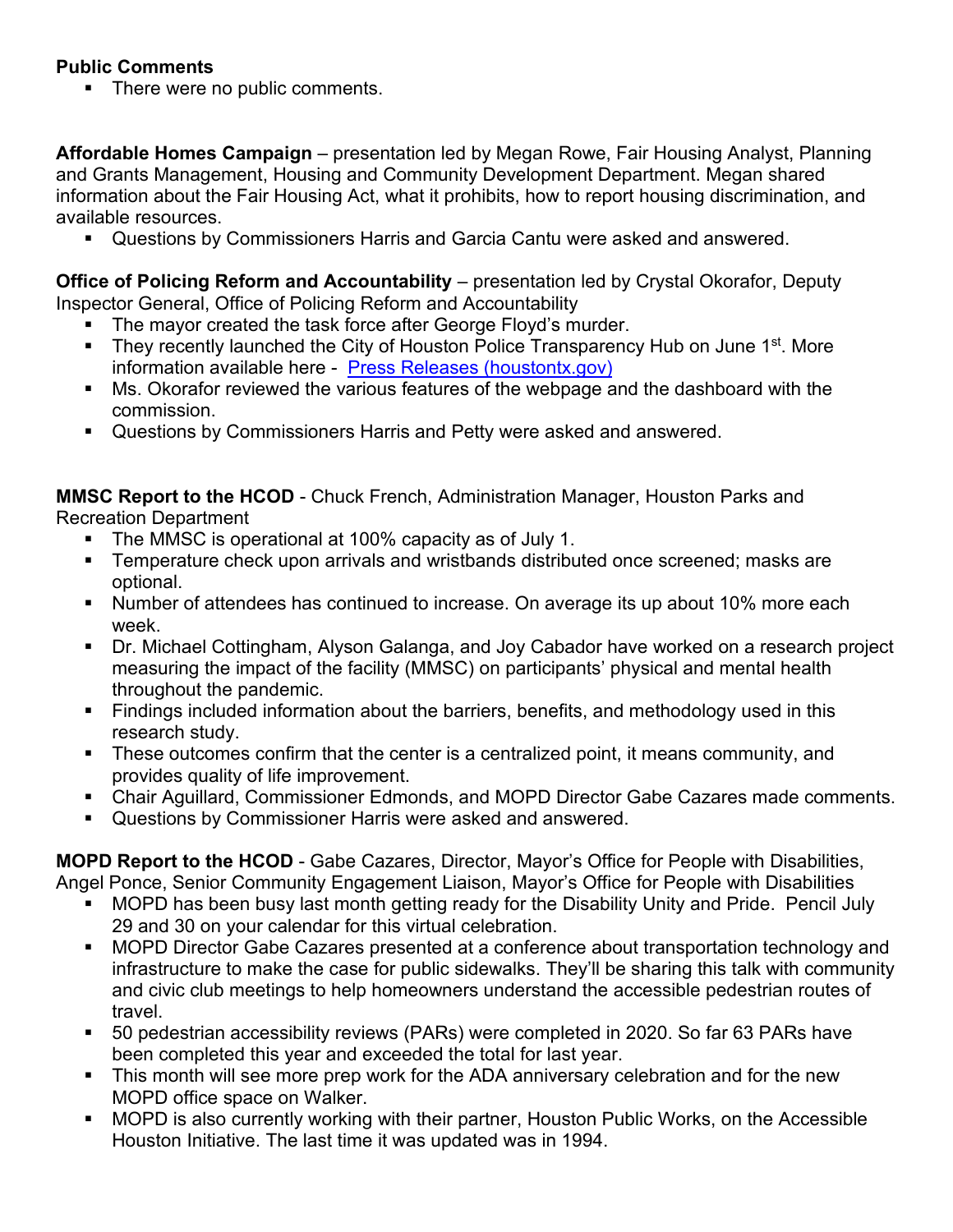Gabe introduced the interns working with MOPD this summer – Claire Noel, Cecilia Martinez, Nhi Tran, Madison Harper, and Aidan Coffey.

## **Committee Updates**

- a. Community Access, Transit, and Housing Tina Williams, Chair
	- No update at this time.
- b. Emergency Preparedness, Response, and First Responder Training Ricky Harris, **Chair** 
	- No update at this time other than a reminder to keep an eye on news about the weather.
- c. Employment and Transition to Employment Meredith Silcox, Chair
	- The committee is planning to launch a Disability Employment Awareness Campaign for October.
- d. Education Mark Potts and Ana Calvo, Co-Chairs
	- The committee is currently working on a couple initiatives.
- e. Immigration and Refugee Services Ismael Garcia Cantu, Chair
	- Commissioner Garcia Cantu provided an update.
- f. Planning, Membership, and Community Engagement Annie Bacon and Eileen Edmonds, Co-Chairs
	- 22 days away from the 2-day event celebrating disability unity and pride hosted by the Houston Center Independent Living. Thank you to Maria Palacios for her creative direction and leadership. The event is July 29 & 30 @ 6:30 PM.
- II. ADA Update Marshall Watson, Administrative Coordinator ADA, City of Houston, Human Resources Department, Civil Service & EEO Division
	- Marshall Watson shared an update on the 16 calls in the ADA call log this last month. The total claims for 2021 is 51.
	- There were 53 requests for reasonable accommodations in the last quarter. 122 requests so far this year; on track to outpace last year as 128 requests were made in 2020.

## **Commissioners Comments**

- Commissioner Harris asked when the HCOD would begin to meet again in person. Gabe Cazares said we are looking into when we can do so, but while continuing accessibility via a virtual platform. Commissioner Petty shared his thoughts as well.
- **Commissioner Freeman-Smith requested the commission receive the presentation slides as** they were very informative.

## **Adjourn**

The HCOD meeting adjourned at 5:28 pm. Motion to adjourn: Commissioner Eileen Edmonds Seconded: Commissioner Ismael Garcia Cantu